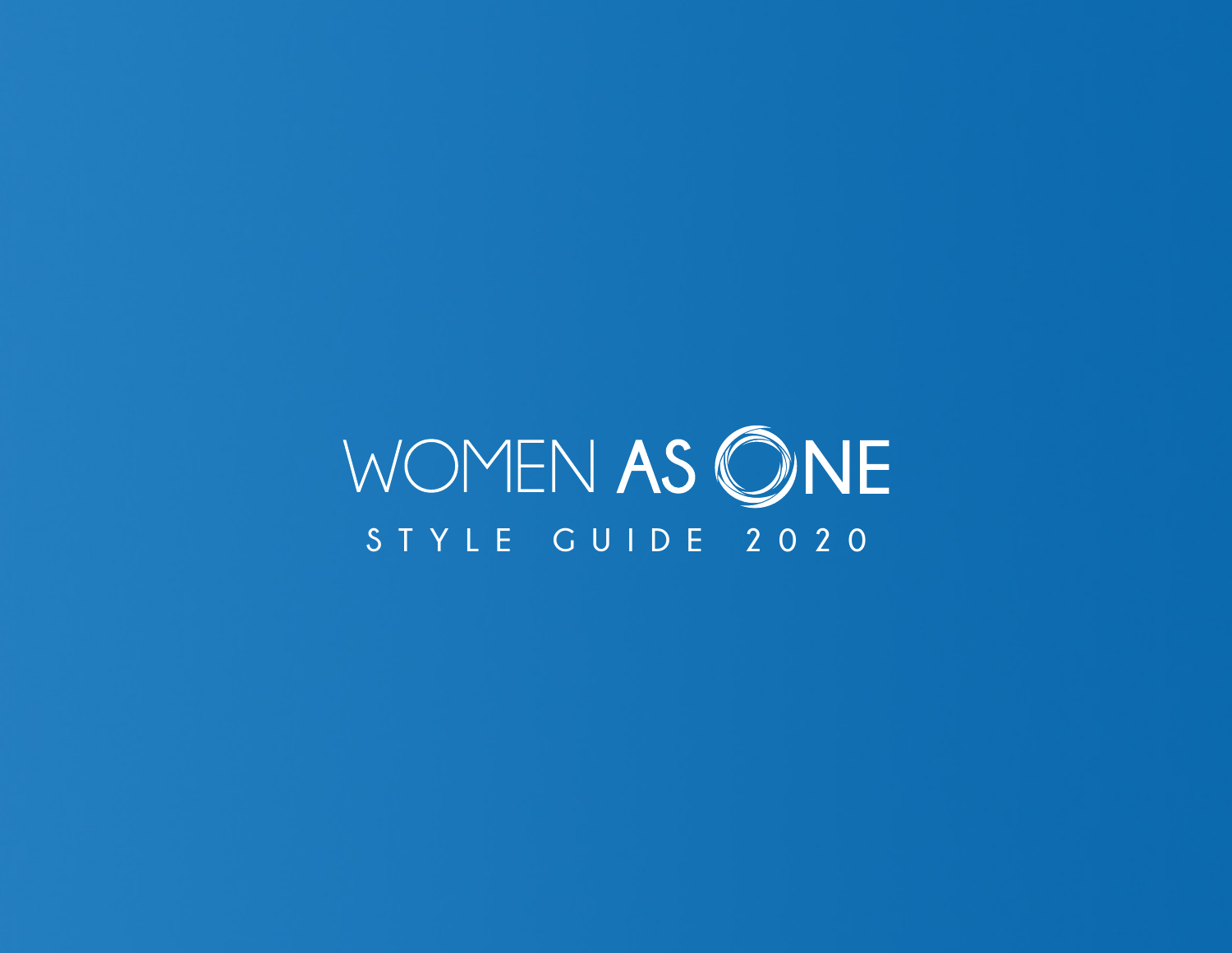#### **PRIMARY LOGO COLOR**

**PRIMARY LOGO (COLOR)**

**RESPONSIVE LOGOS (COLOR)**

**PALETTE**

**PRIMARY LOGO (B&W)**

**RESPONSIVE LOGOS (B&W)**

**TYPOGRAPHY**

# WOMEN AS ONE promoting talent in medicine

**WOMEN AS ONE STYLE GUIDE womenasone.org**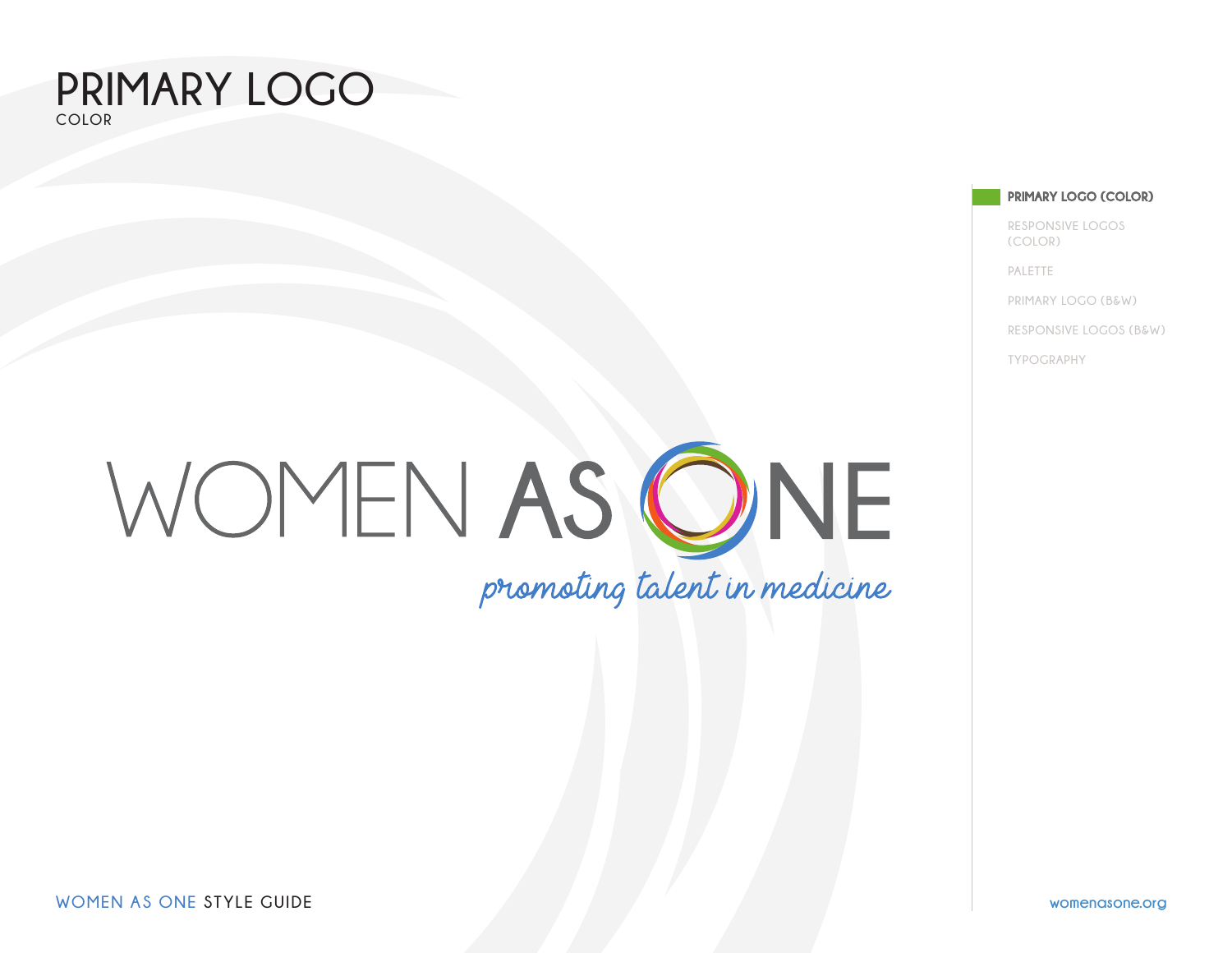

PRIMARY WITH AND WITHOUT TAGLINE

LOGOMARK

PRIMARY WITH AND WITHOUT TAGLINE





## WOMEN AS ONE WOMEN AS ONE

**RESPONSIVE LOGOS**

**COLOR**

promoting talent in medicine

**PRIMARY LOGO (COLOR)**

**RESPONSIVE LOGOS (COLOR)**

**PALETTE**

**PRIMARY LOGO (B&W)**

**RESPONSIVE LOGOS (B&W)**

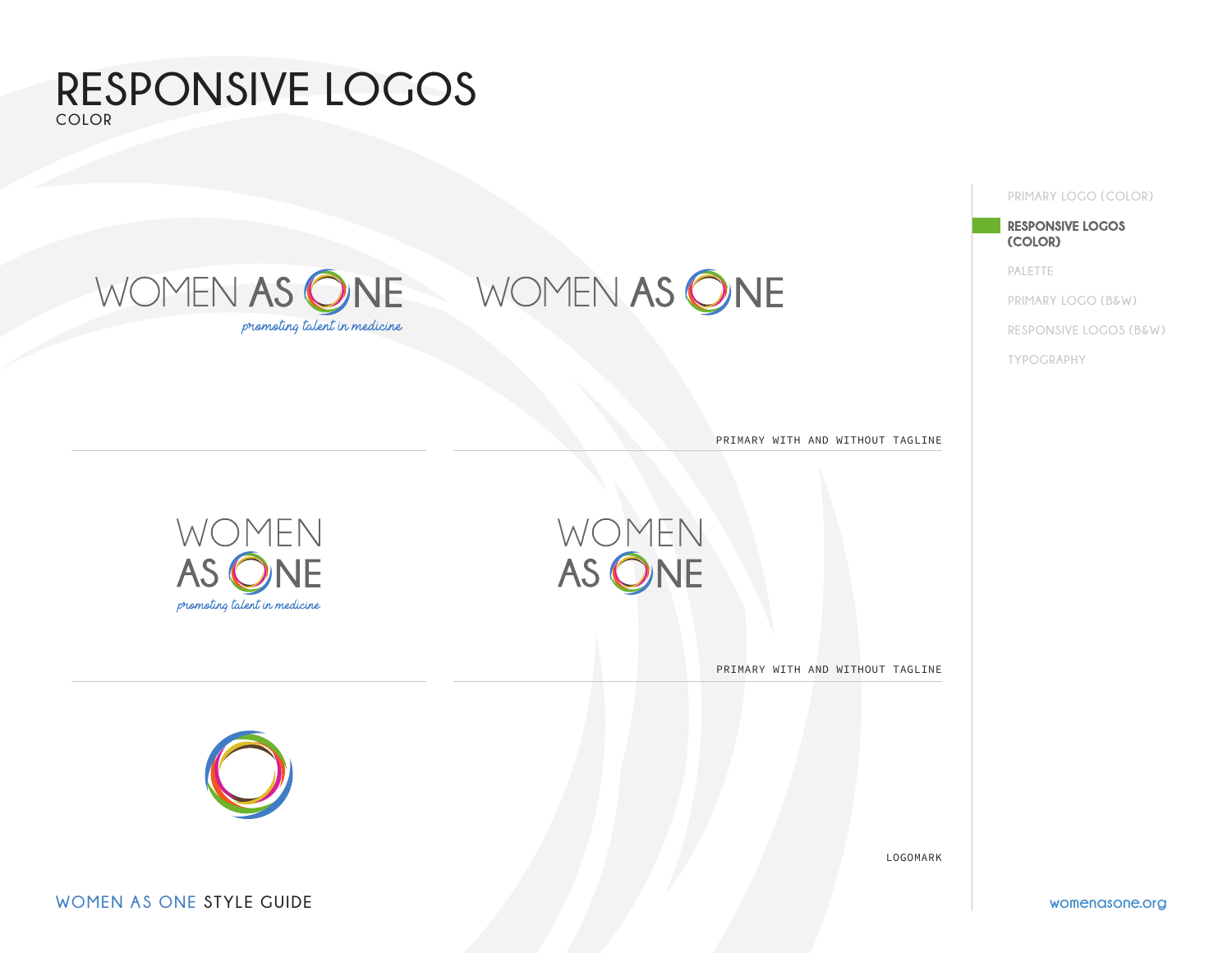## **PALETTE**



#### **WOMEN AS ONE STYLE GUIDE womenasone.org**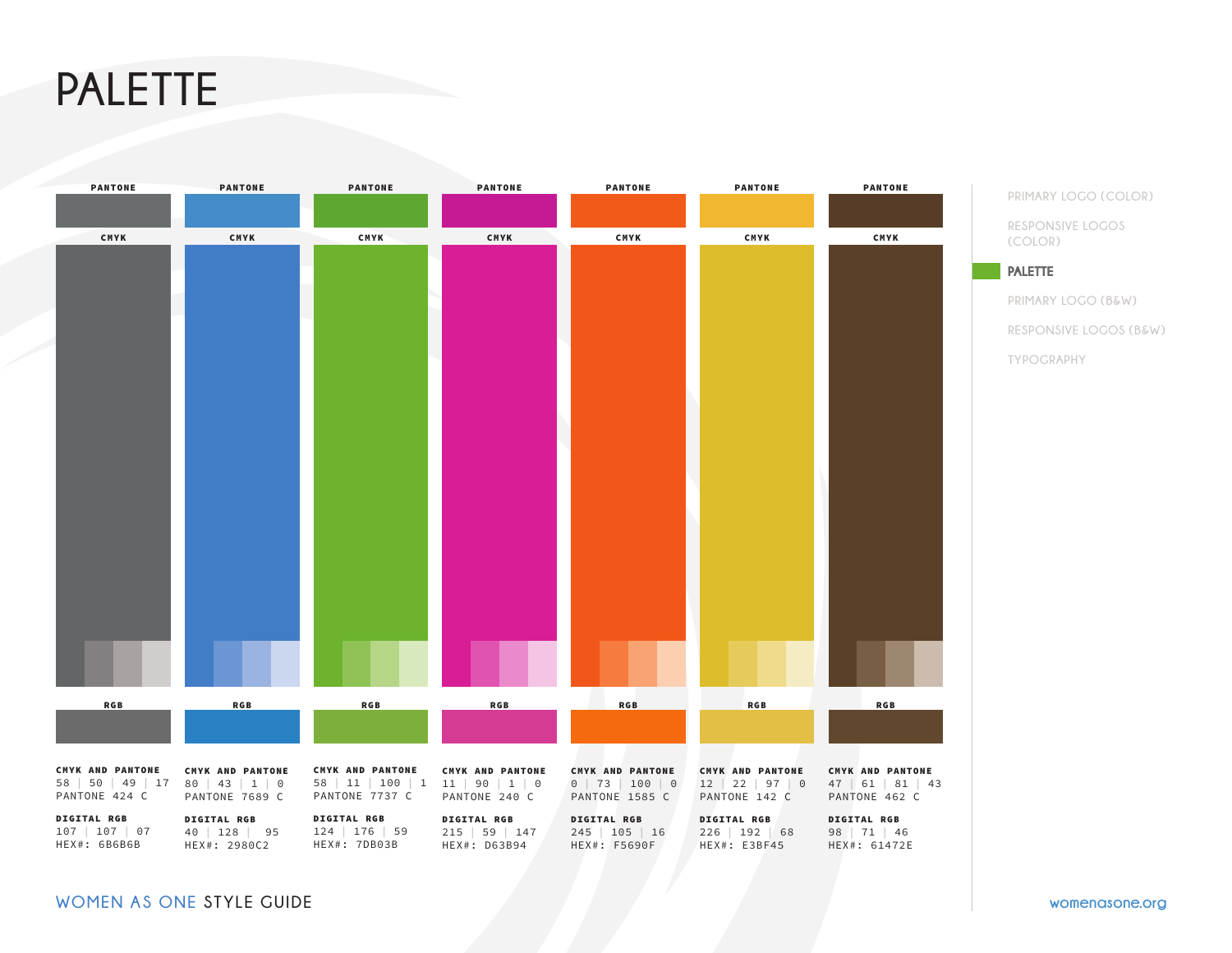#### **PRIMARY LOGO BLACK AND WHITE**

**PRIMARY LOGO (COLOR)**

**RESPONSIVE LOGOS (COLOR)**

**PALETTE**

#### **PRIMARY LOGO (B&W)**

**RESPONSIVE LOGOS (B&W)**

**TYPOGRAPHY**

# WOMEN AS ONE

**WOMEN AS ONE STYLE GUIDE womenasone.org**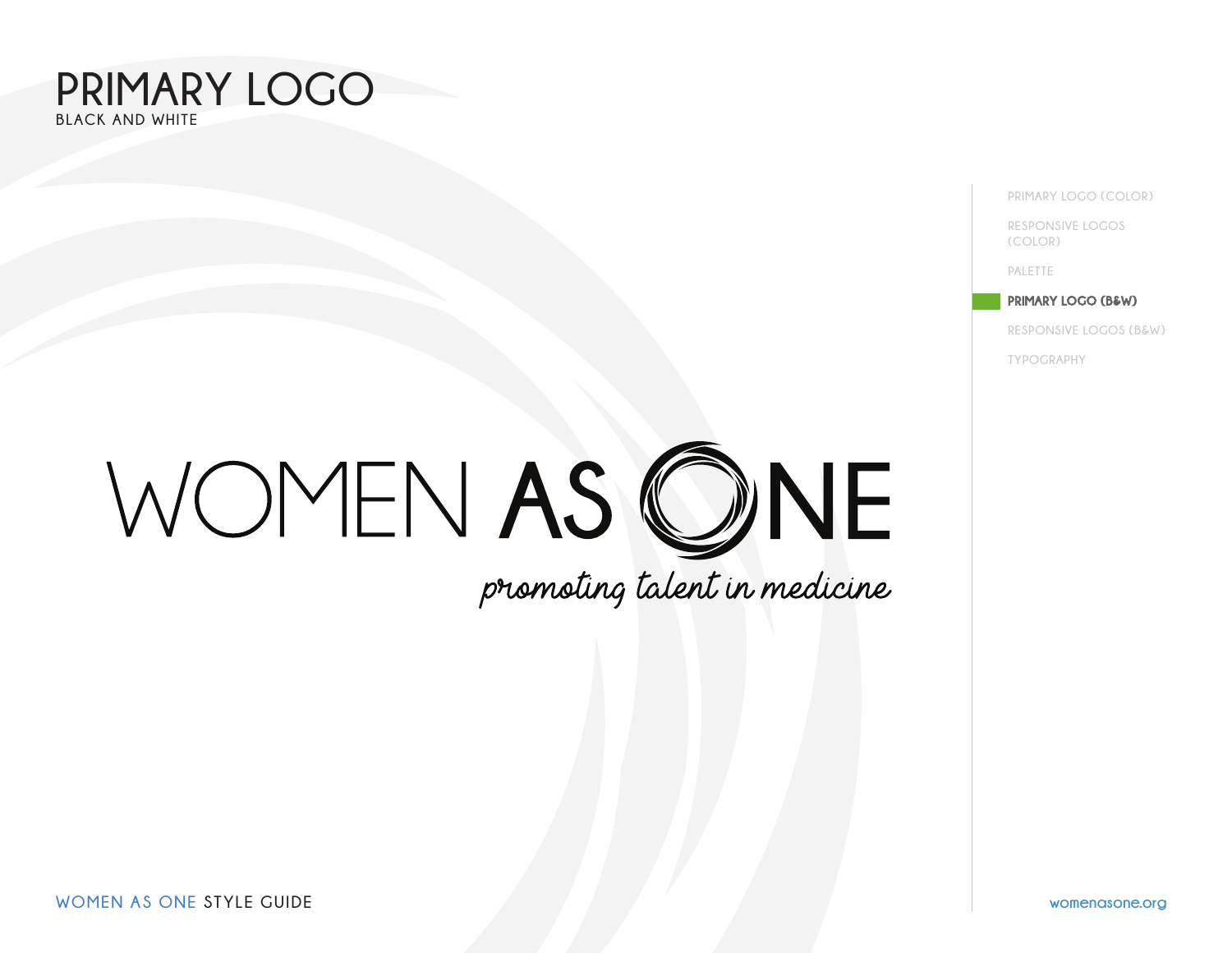#### **RESPONSIVE LOGOS BLACK AND WHITE**

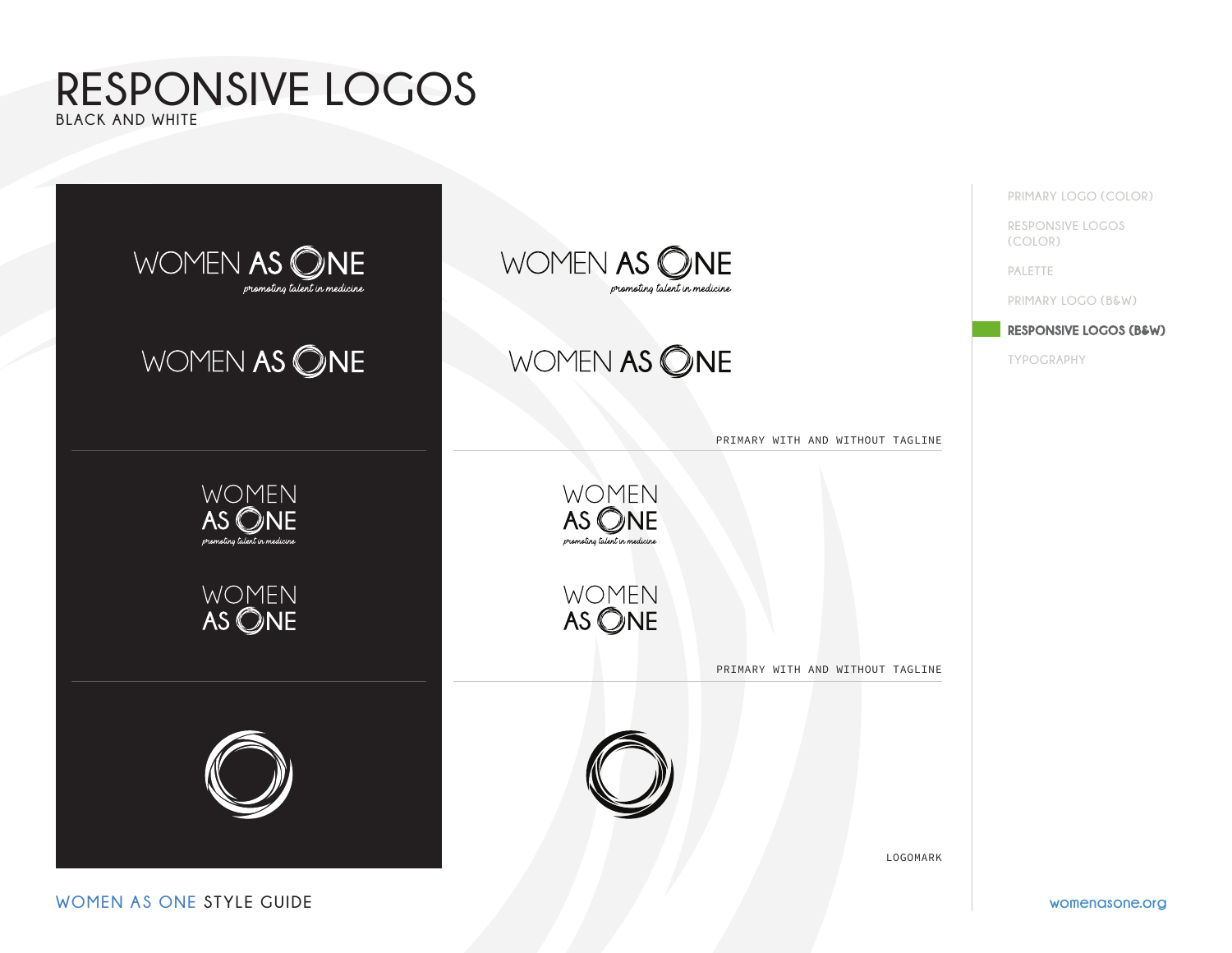## **TYPOGRAPHY**

## Champagne & Limousines

**TYPEFACE**

AaBbCcDdEeFf **Champagne & Limousines Regular**

*AaBbCcDdEeFf* **Champagne & Limousines Italic**

**AaBbCcDdEeFf Champagne & Limousines Bold**

*AaBbCcDdEeFf* **Champagne & Limousines Bold Italic**

**STYLES**

| 36 Pt. Headline H1 |
|--------------------|
| 24 Pt. HEADLINE H2 |

#### **SUBHEAD BS1** 16 PT.

10 Pt.

Lorem Ipsum is simply dummy text of the printing and typesetting industry. Lorem Ipsum has been the industry's standard dummy text ever since the 1500s, when an unknown printer took a galley of type and scrambled it to make a type specimen book. It has survived not only five centuries, but also the leap into electronic typesetting, remaining essentially unchanged. It was popularized in the 1960s with the release of Letraset sheets containing Lorem Ipsum passages, and more recently with desktop publishing software.

**SAMPLE USAGE**

**PRIMARY LOGO (COLOR)**

**RESPONSIVE LOGOS (COLOR)**

**PALETTE**

**PRIMARY LOGO (B&W)**

**RESPONSIVE LOGOS (B&W)**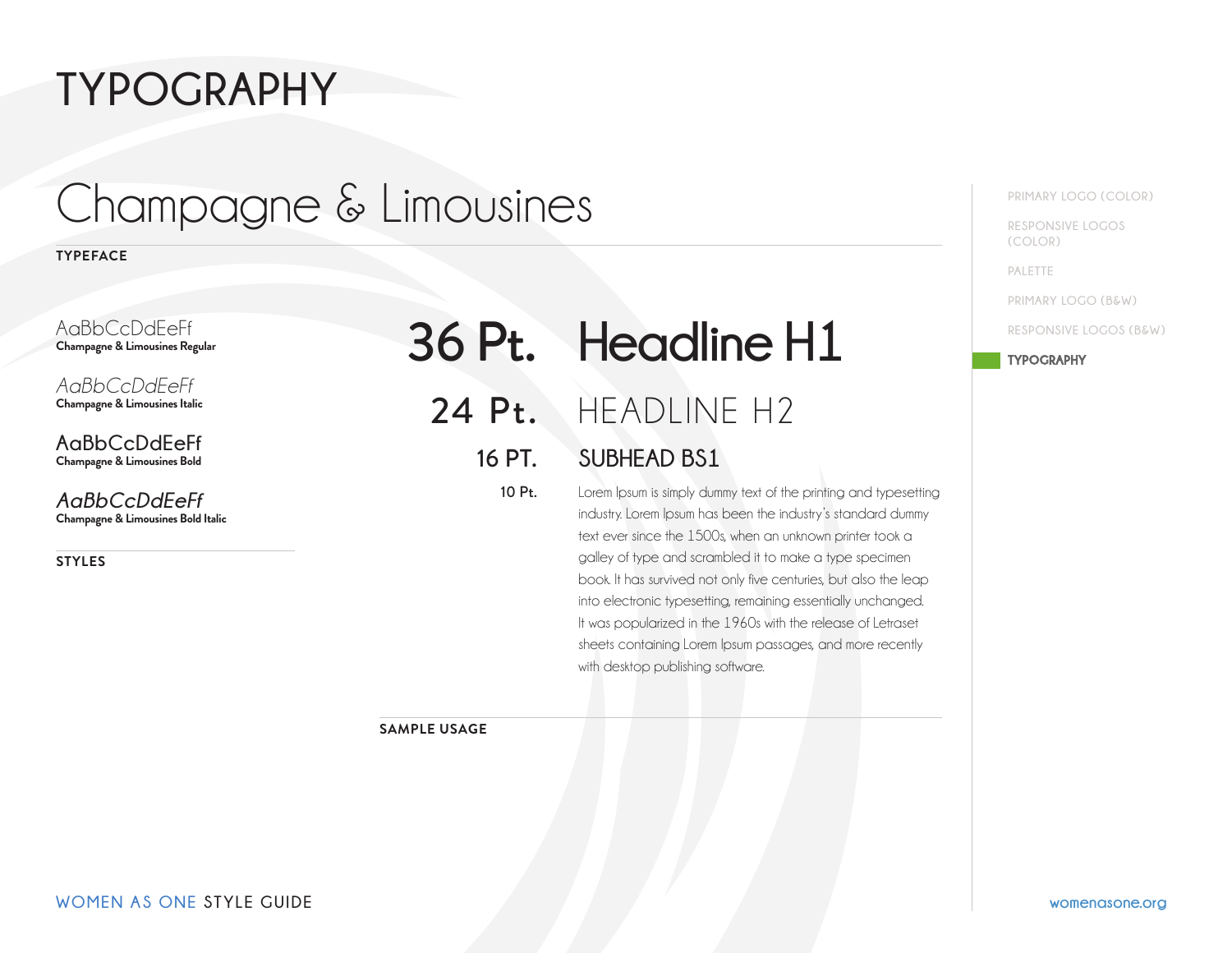### **TYPOGRAPHY**

Lie to Me

**TYPEFACE**

AaBbCcDdEeFf **Lie to Me Regular**

**STYLES**

Headline H1 Headline H2  $16$  PT.  $\bigcirc$ Subhead  $\bigcirc$ SI Lorem Ipsum is simply dummy text of the printing and 36 Pt. 24 Pt. 10 Pt.

typesetting industry. Porem I poum has been the industry's standard dummy text ever since the 1500s, when an unknown printer took a galley of type and scrambled it to make a type specimen book. It has survived not only five centuries, but also the leap into electronic typesetting, remaining essentially unchanged. It was popularized in the 1960s with the release of Letraset sheets containing Lorem Ipsum passages, and more recently with desktop publishing software.

**SAMPLE USAGE**

**PRIMARY LOGO (B&W) RESPONSIVE LOGOS (B&W) PALETTE PRIMARY LOGO (COLOR) RESPONSIVE LOGOS (COLOR)**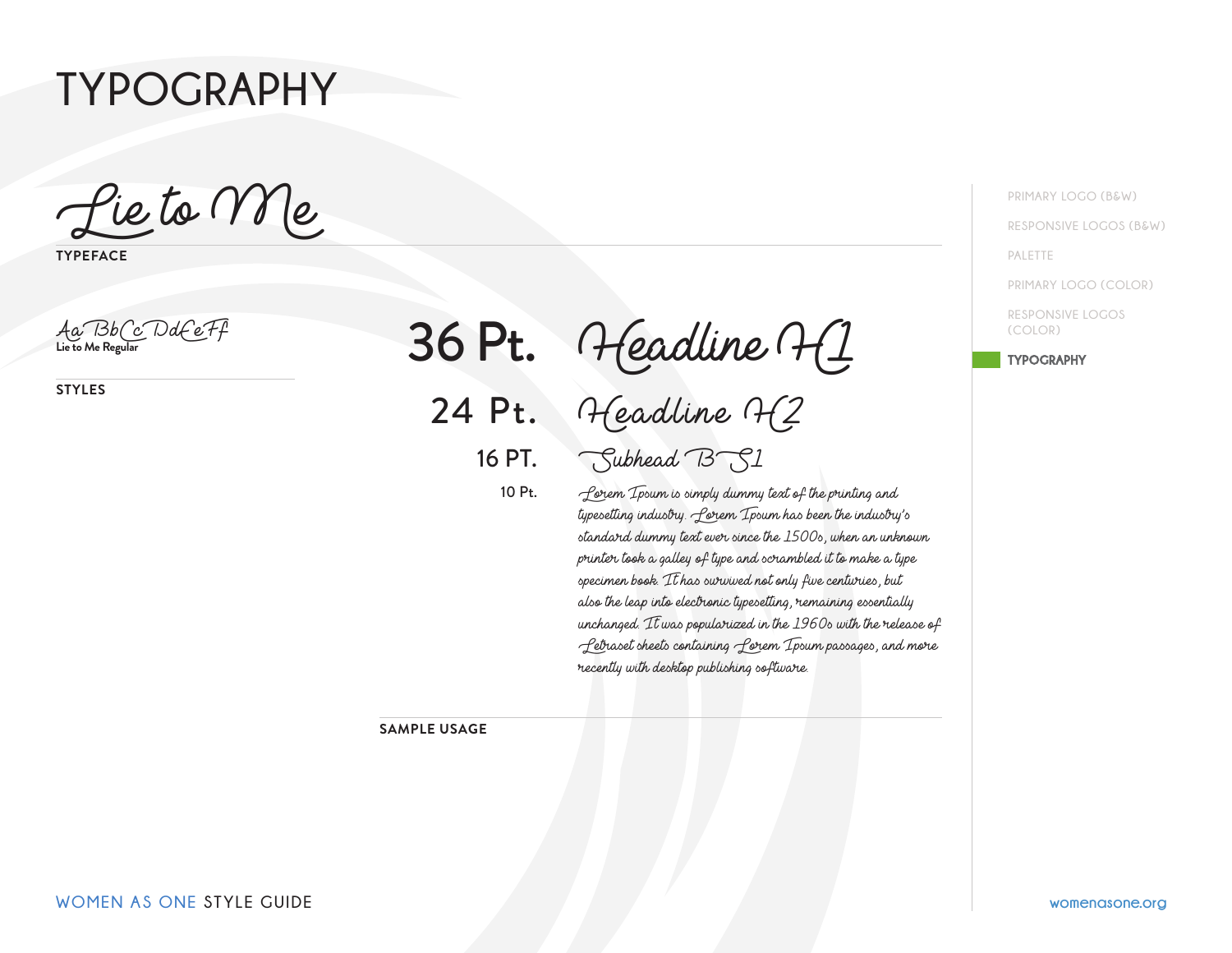## **TYPOGRAPHY**

## MONTSERRAT

**TYPEFACE**

AaBbCcDdEeFf **Lie to Me Light**

**STYLES**

## **Headline H1** 36 Pt.

#### 24 Pt. Headline H2

#### **Subhead H3** 16 PT.

10 Pt.

Lorem Ipsum is simply dummy text of the printing and typesetting industry. Lorem Ipsum has been the industry's standard dummy text ever since the 1500s, when an unknown printer took a galley of type and scrambled it to make a type specimen book. It has survived not only five centuries, but also the leap into electronic typesetting, remaining essentially unchanged. It was popularized in the 1960s.

**SAMPLE USAGE**

**PRIMARY LOGO (B&W) RESPONSIVE LOGOS (B&W) PALETTE PRIMARY LOGO (COLOR)**

**RESPONSIVE LOGOS (COLOR)**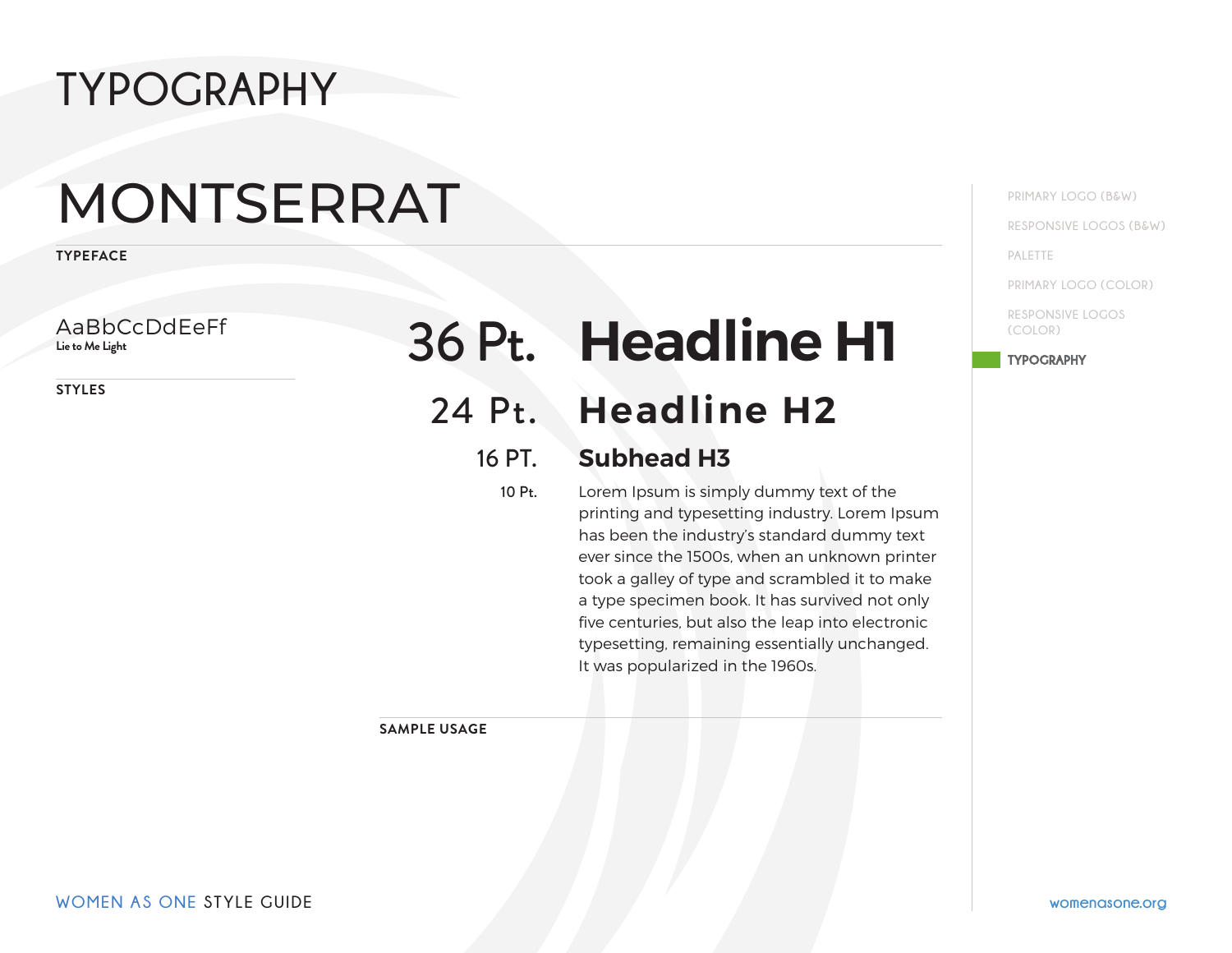## **TYPOGRAPHY USAGE**